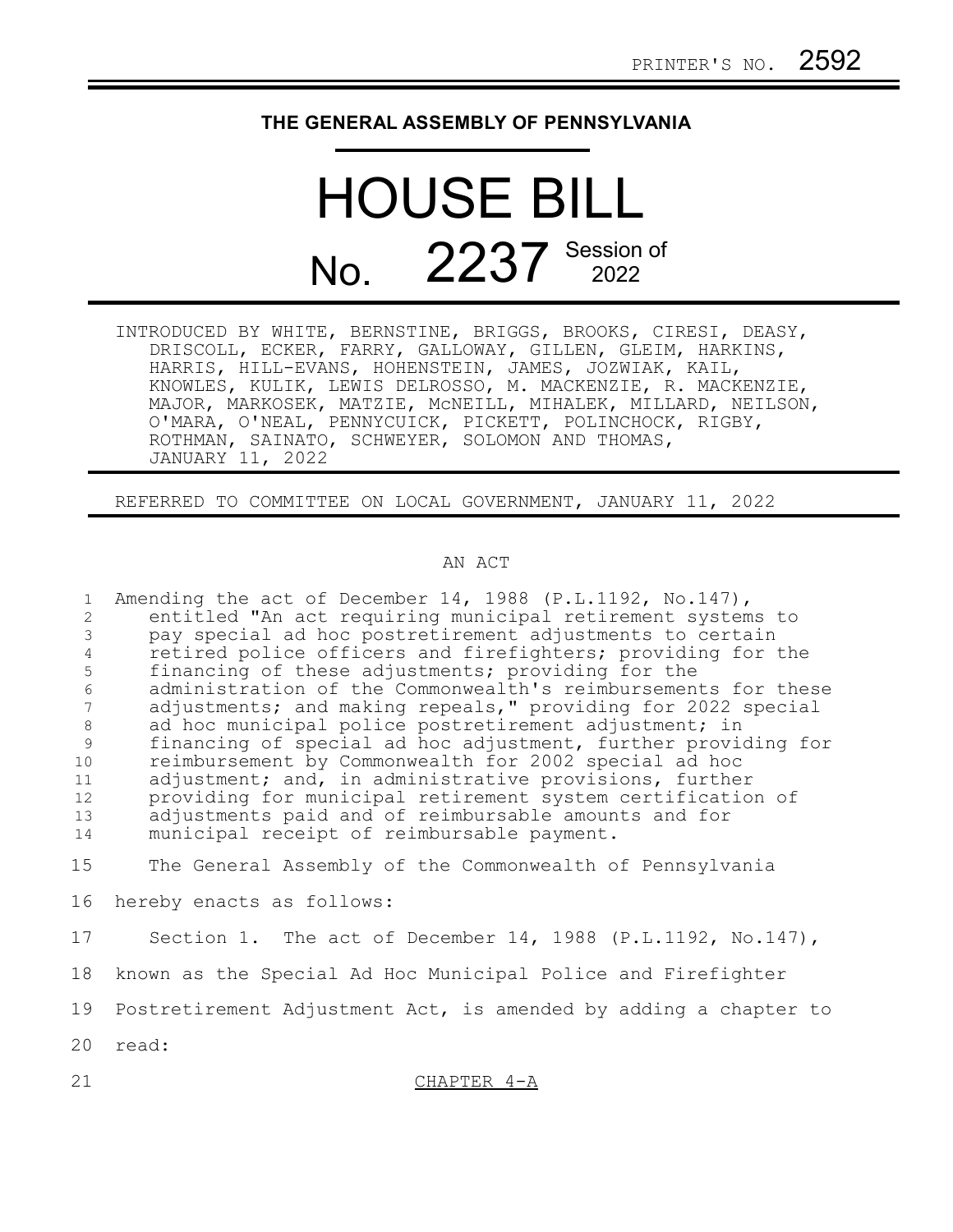| 1            | 2022 SPECIAL AD HOC MUNICIPAL POLICE                             |
|--------------|------------------------------------------------------------------|
| $\mathbf{2}$ | POSTRETIREMENT ADJUSTMENT                                        |
| 3            | Section 401-A. Entitlement to 2023 special ad hoc                |
| 4            | postretirement adjustment.                                       |
| 5            | A municipal retirement system shall pay a retired police         |
| 6            | officer a special ad hoc postretirement adjustment under this    |
| 7            | chapter if all of the following apply:                           |
| 8            | The retiree has terminated active employment with<br>(1)         |
| 9            | the municipality as a police officer.                            |
| 10           | (2)<br>The retiree is receiving a retirement benefit from a      |
| 11           | municipal retirement system on the basis of active employment    |
| 12           | with the municipality as a police officer.                       |
| 13           | The retiree began receiving the retirement benefit<br>(3)        |
| 14           | before January 1, 2018.                                          |
| 15           | Section 402-A. Amount of 2023 special ad hoc postretirement      |
| 16           | adjustment.                                                      |
| 17           | General rule.--Except as provided in subsections (b) and<br>(a)  |
| 18           | (c), a municipal retirement system shall pay a retired police    |
| 19           | officer a monthly special ad hoc postretirement adjustment under |
|              | 20 section 401-A that shall be calculated as follows:            |
| 21           | (1) The base adjustment shall be determined by                   |
| 22           | multiplying 20¢ by the years of service and then multiplying     |
| 23           | that product by the years on retirement.                         |
| 24           | The longevity factor shall be determined as the sum<br>(2)       |
| 25           | of the products calculated by multiplying 0.025 by the years     |
| 26           | on retirement and 0.05 by the years on retirement in excess      |
| 27           | of 25, if any.                                                   |
| 28           | The longevity adjustment shall be determined by<br>(3)           |
| 29           | multiplying the base adjustment calculated under paragraph       |
| 30           | (1) by the longevity factor calculated under paragraph (2).      |
|              | 20220HB2237PN2592<br>$-2 -$                                      |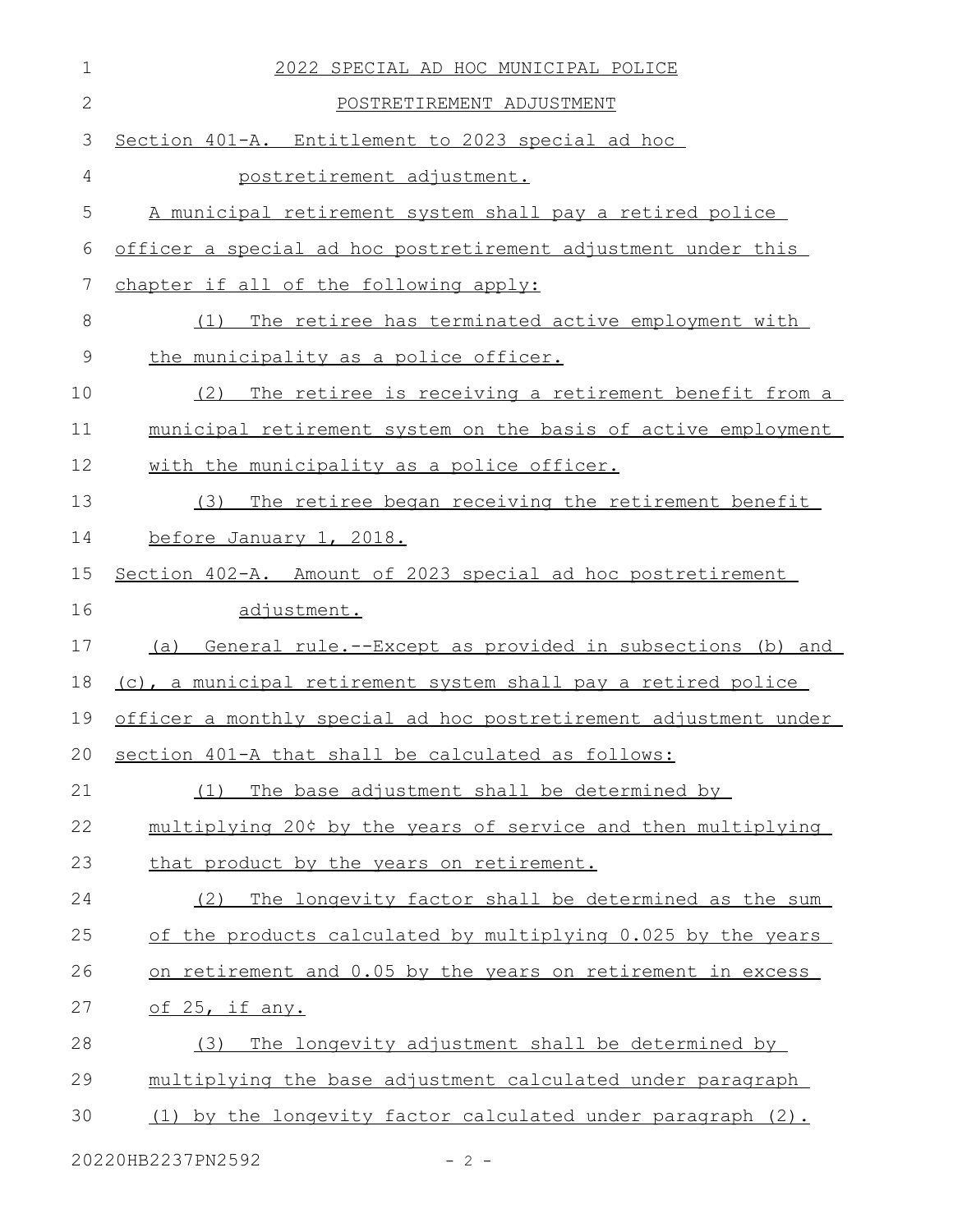| $\mathbf 1$                | The special ad hoc postretirement adjustment payable<br>(4)      |
|----------------------------|------------------------------------------------------------------|
| 2                          | under section 401-A shall be the sum of the base adjustment      |
| 3                          | calculated under paragraph (1) and the longevity adjustment      |
| 4                          | <u>calculated under paragraph (3).</u>                           |
| 5                          | (b) Limitation.--If, under section 401-A, a retiree is           |
| 6                          | entitled to be paid a special ad hoc postretirement adjustment   |
| 7                          | by more than one municipal retirement system, the amount of the  |
| 8                          | special ad hoc postretirement adjustment under subsection (a)    |
| 9                          | shall be reduced so that the total of all these adjustments paid |
| 10                         | to the retiree does not exceed the amount specified in           |
| 11                         | subsection (a).                                                  |
| 12                         | (c) Modification in amount of 2023 special ad hoc                |
| 13                         | postretirement adjustment.--The amount of the special ad hoc     |
| 14                         | postretirement adjustment calculated under subsection (a) shall  |
| 15                         | be reduced annually by 65% of the total amount of any            |
| 16                         | postretirement adjustments provided to the retiree under the     |
| 17                         | municipal retirement plan after January 1, 2002, and before      |
| 18                         | December 31, 2022, and paid in the immediately preceding year.   |
| 19                         | Section 2. Sections 502.1, 901(a)(2) and 903(b) of the act       |
| 20                         | are amended to read:                                             |
| 21                         | Section 502.1. Reimbursement by Commonwealth for 2002 and 2023   |
| 22                         | special ad hoc adjustment.                                       |
| 23                         | General rule.--<br>(a)                                           |
| 24                         | Except as provided in subsection (b), beginning in<br>(1)        |
| 25                         | the year following the year in which the amortization            |
| 26                         | contribution requirement attributable to a special ad hoc        |
| 27                         | postretirement adjustment under [Chapter 4 is] Chapters 4 and    |
| 28                         | 4-A are first reflected in the financial requirements of the     |
| 29                         | retirement system determined under Chapter 3 of the act of       |
| 30                         | December 18, 1984 (P.L.1005, No.205), known as the Municipal     |
| 20220HB2237PN2592<br>$-3-$ |                                                                  |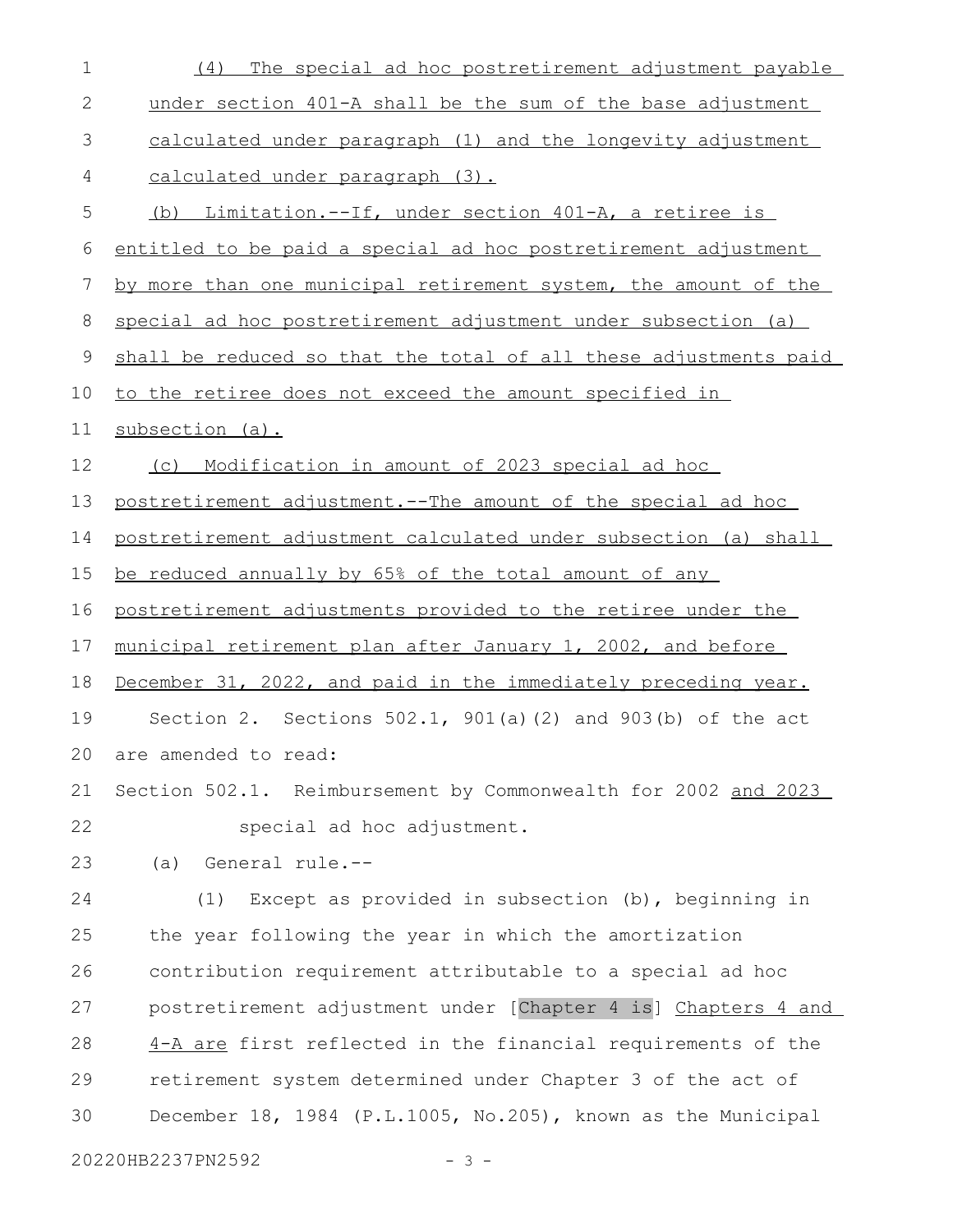Pension Plan Funding Standard and Recovery Act, the Auditor General shall determine the Commonwealth reimbursement payable to the municipality representing the amortization contribution requirement attributable to the special ad hoc postretirement adjustment under [Chapter 4] Chapters 4 and 4- A that was paid with revenues of the municipality other than general municipal pension system State aid provided under the Municipal Pension Plan Funding Standard and Recovery Act. 1 2 3 4 5 6 7 8

(2) The determination of the reimbursable amount of the amortization contribution requirement attributable to the special ad hoc postretirement adjustment under [Chapter 4] Chapters 4 and 4-A in any year shall be calculated as the amortization contribution requirement attributable to the special ad hoc postretirement adjustments under [Chapter 4] Chapters 4 and 4-A and reflected in the determination of the financial requirements of the pension plan under Chapter 3 of the Municipal Pension Plan Funding Standard and Recovery Act for the immediate prior year less the product of that amortization contribution requirement multiplied by the ratio of the amount of general municipal pension system State aid allocated to the retirement system in the immediate prior year to the total amount of municipal contributions made to the retirement system from all sources other than employee contributions in the immediate prior year. Where a municipality has issued bonds or notes to fund an unfunded actuarial accrued liability under 53 Pa.C.S. Pt. V Subpt. B (relating to indebtedness and borrowing) or under other laws applicable to the municipality, the general municipal pension system State aid and municipal contributions used by the municipality to make debt service payments on the bonds or 9 10 11 12 13 14 15 16 17 18 19 20 21 22 23 24 25 26 27 28 29 30

20220HB2237PN2592 - 4 -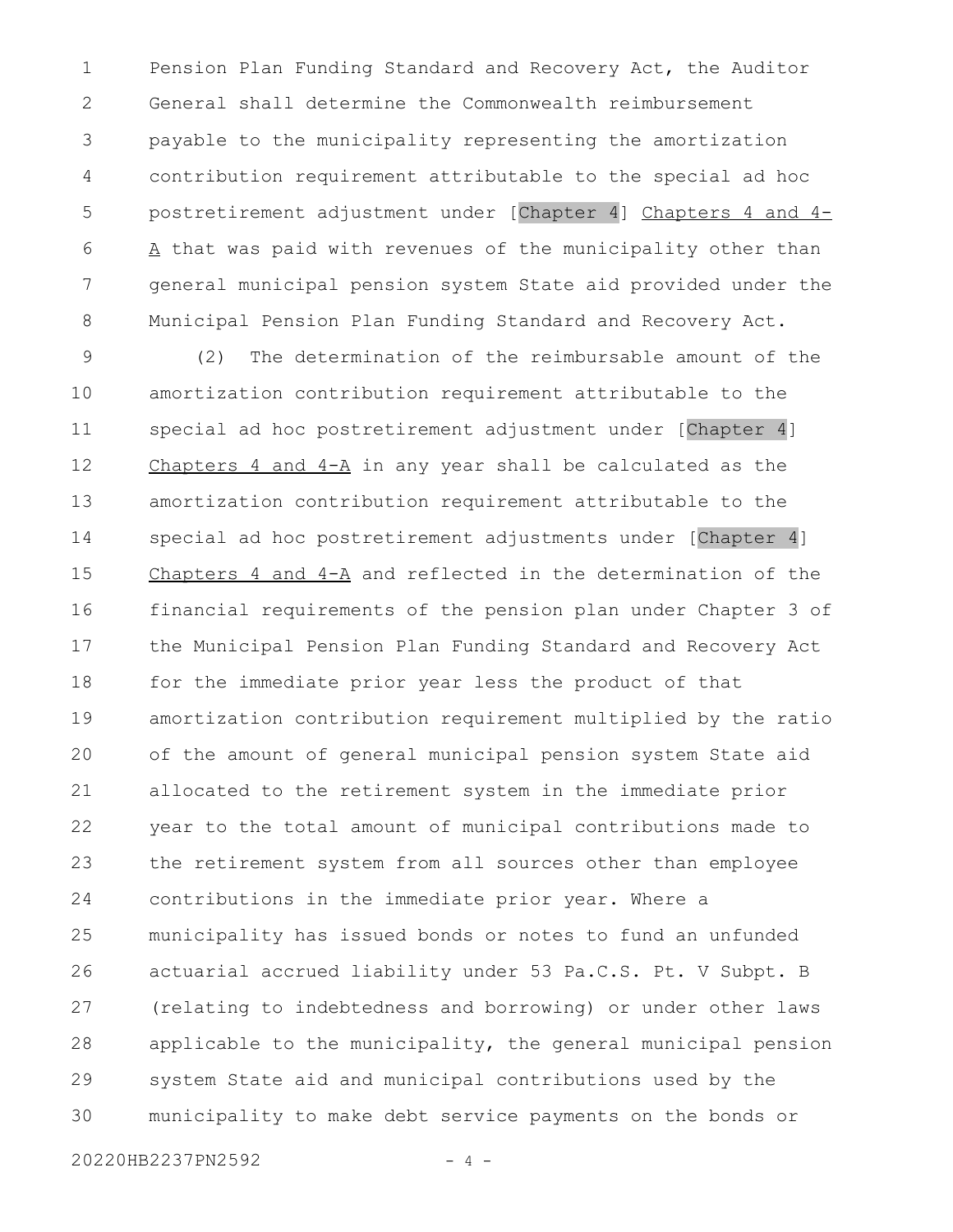notes, or both, issued to fund an unfunded actuarial accrued liability shall be included in the calculation of the ratio applied to the amortization contribution requirement. 1 2 3

(3) The Commonwealth shall reimburse a municipality, from the special account established under section 701, for the reimbursable amount determined for each year under this paragraph. 4 5 6 7

8

(b) Limitation of eligibility.--

(1) The Commonwealth shall not reimburse any municipality for a special ad hoc adjustment paid under [Chapter 4] Chapters 4 and 4-A if the information required under section  $901(a)(2)$  either was not certified to the Auditor General or was certified after April 1 of the year the certification was due. 9 10 11 12 13 14

(2) The Commonwealth shall not reimburse a municipality for the reimbursable amount of the amortization contribution requirement attributable to the special ad hoc postretirement adjustment under [Chapter 4] Chapters 4 and 4-A if the municipality fails to submit a complete certification of the reimbursable amount of the amortization contribution requirement determined under subsection (a) to the Auditor General before April 1 of the year in which the reimbursement is payable. 15 16 17 18 19 20 21 22 23

(c) Variable definition of amortization contribution requirement.--For purposes of this section, the term "amortization contribution requirement" shall have the meaning specified in this subsection as follows: 24 25 26 27

(1) In a municipal pension plan with defined benefits for which the municipality determines the financial requirements of the pension plan under section 302 of the 28 29 30

20220HB2237PN2592 - 5 -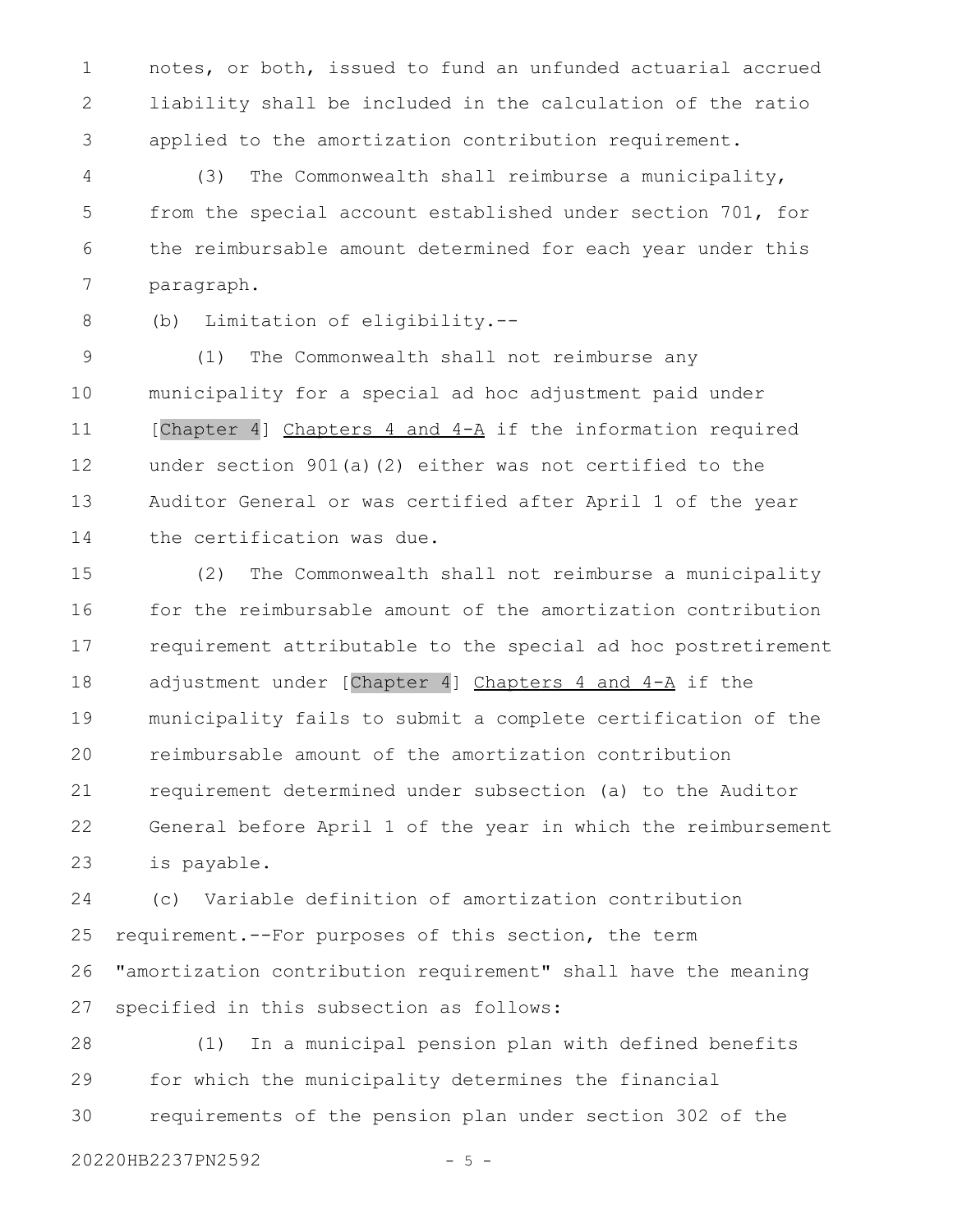Municipal Pension Plan Funding Standard and Recovery Act, the term "amortization contribution requirement" shall mean the amortization contribution requirement attributable to the special ad hoc postretirement adjustments under [Chapter 4] Chapters 4 and 4-A that was reflected in the financial requirements of the pension plan determined for the immediate prior year. 1 2 3 4 5 6 7

(2) In a municipal pension plan without defined benefits for which the municipality determines the financial requirements of the pension plan under section 303 of the Municipal Pension Plan Funding Standard and Recovery Act, the term "amortization contribution requirement" shall mean the sum of the payments made to the retirement system in the immediate prior year in order to provide the special ad hoc postretirement adjustments under [Chapter 4] Chapters 4 and 4-A in that year. 8 9 10 11 12 13 14 15 16

Section 901. Municipal retirement system certification of adjustments paid and of reimbursable amounts. 17 18

(a) Certification.-- 19

\* \* \* 20

(2) Beginning in the year 2002, a municipality with a retirement system that pays a special ad hoc postretirement adjustment under [Chapter 4] Chapters 4 and 4-A in a year shall certify its reimbursable amount under section 502.1(a) to the Auditor General not later than April 1 of the following year. 21 22 23 24 25 26

\* \* \* 27

Section 903. Municipal receipt of reimbursement payment. \* \* \* 28 29

(b) 2002 or 2023 postretirement adjustment reimbursement.--20220HB2237PN2592 - 6 - 30